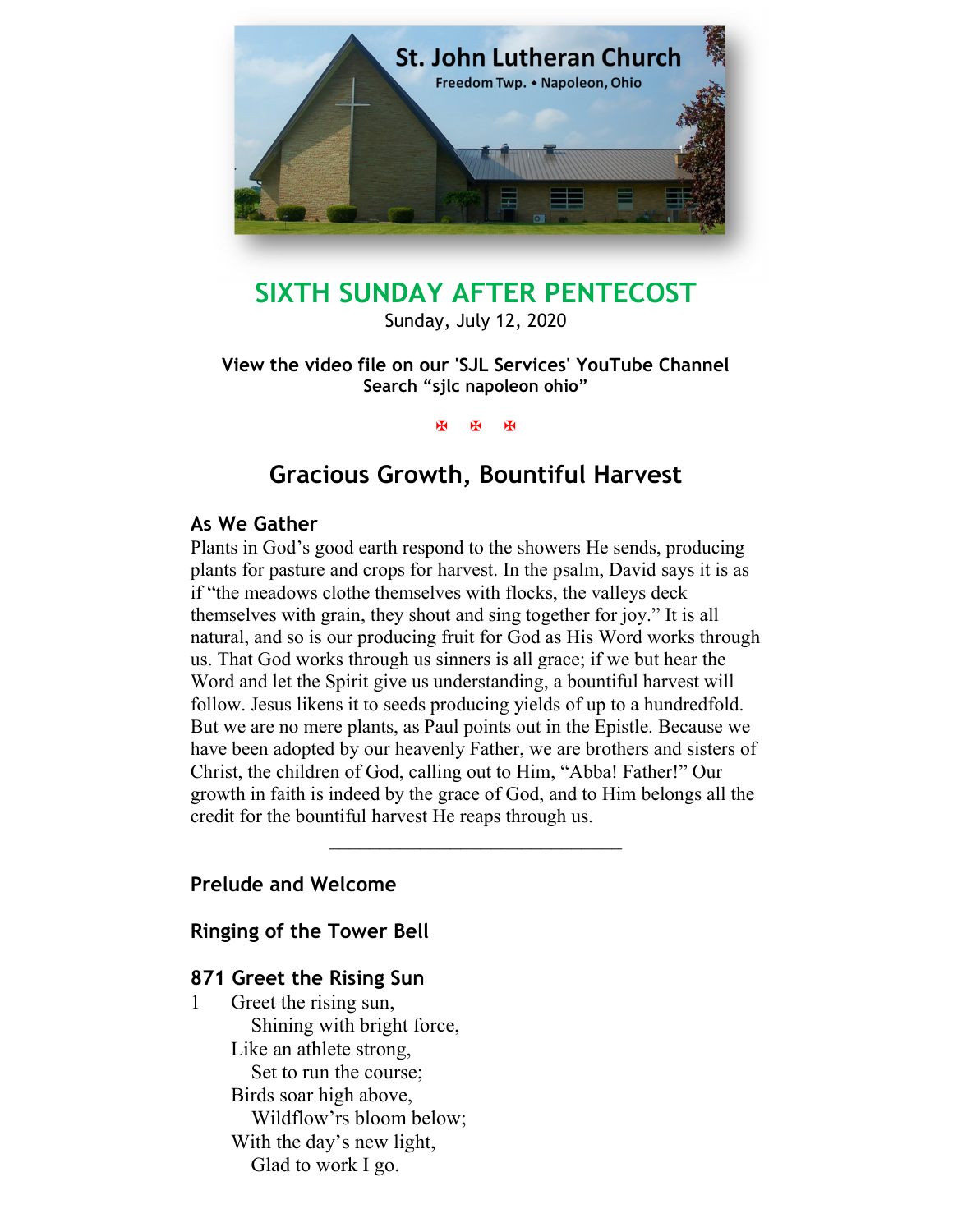- 2 Father, hear my prayer, Keep me safe today; Sanctify my thoughts, All I do and say: As I teach the young And esteem the old, May Your bounteous grace By my life be told.
- 3 Lord, I will today

 On Your love rely; Let no evil thought Cloud the clear blue sky. Joyful and content With life's simpler things, Knowing all I need From Your kindness springs. Text: © 1997 Stephen P. Starke, admin. Concordia Publishing House. Used by permission: LSB Hymn License no. 110004474

# Invocation

- **P** In the name of the Father and of the  $\pm$  Son and of the Holy Spirit.
- C Amen.

Confession and Absolution Isaiah 55:11-12; Psalm 32:5; 124:8; Matthew 13:23; 1

- $[P]$  Our help is in the name of the Lord,
- C who made heaven and earth.
- P I said, I will confess my transgressions unto the Lord,
- C and You forgave the iniquity of my sin.
- $\mathbf{P}$  In the today's Epistle, Paul reminds us that "the Spirit Himself" bears witness with our spirit that we are children of God." Let us therefore go to our gracious heavenly Father, confessing our sins.

Silence for reflection on God's Word and for self-examination.

- **P** In the Old Testament Reading, God promises, "My word ... shall not return to Me empty; it shall accomplish . . . and shall succeed."
- C But we do not trust You in all things. We have sinned in thought, word, and deed. Forgive us, heavenly Father.
- P Then God tells us, "You shall go out in joy and be led forth in peace."
- C But we are captive to sin and cannot free ourselves. Hear us, free us, and lead us in paths pleasing to You, heavenly Father.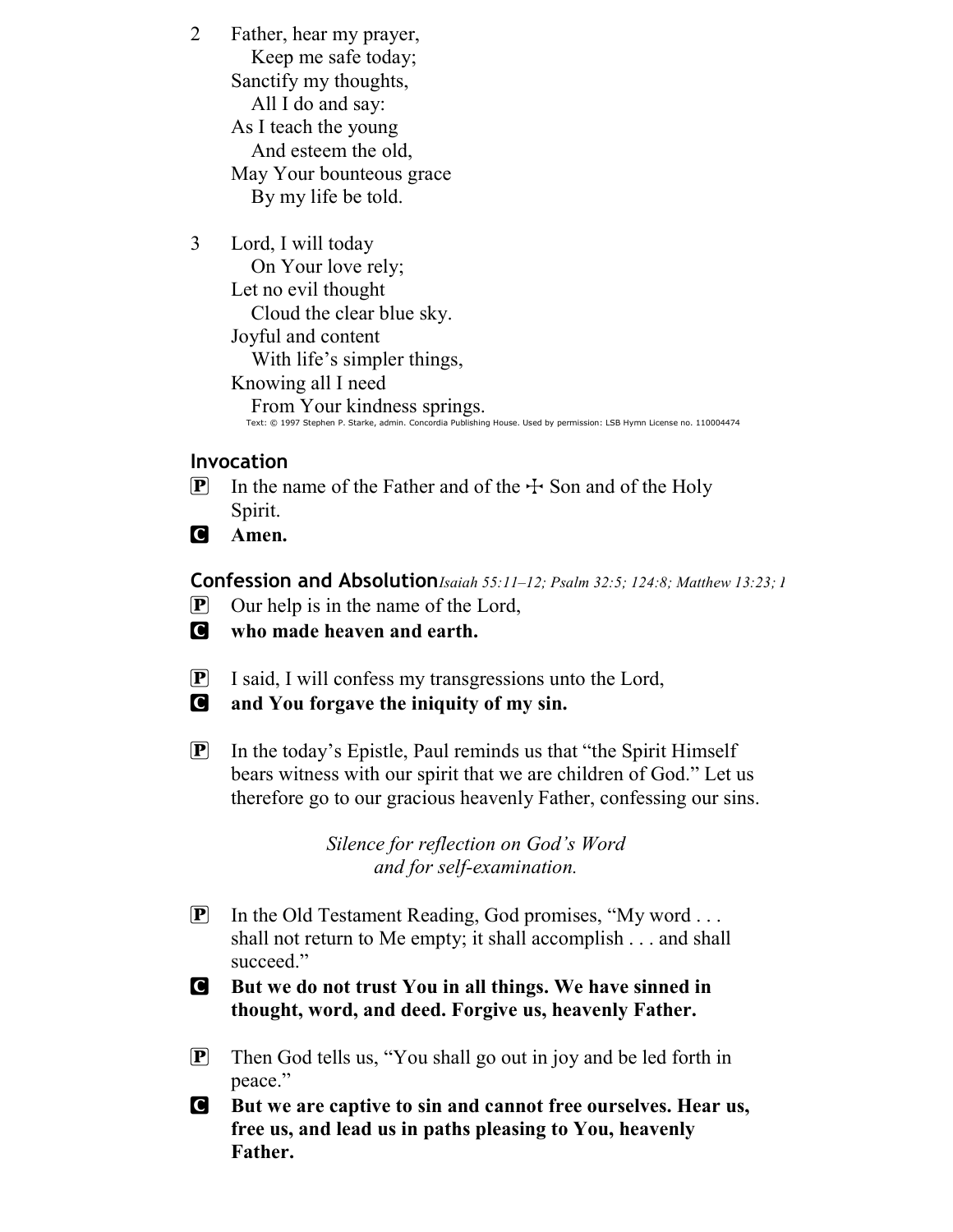$\mathbf{P}$  In the Gospel, our Lord explains that "the one who hears the word and understands it . . . bears fruit." By the grace of God, we believe and understand that Jesus, the Word of God in the flesh, succeeded in destroying death and rising victorious for us. For His sake, God forgives us and uses us to bear fruit for Him. As a called and ordained servant of Christ, I therefore forgive you all your sins in the name of the Father and of the  $\pm$  Son and of the Holy Spirit. May the Word planted inside you produce a great harvest for our gracious Lord.

C Amen. Thanks be to God!

### 584 Faith and Truth and Life Bestowing

- 1 Faith and truth and life bestowing, Open now the Scriptures, Lord, Seed to life eternal sowing, Scattered on the wind abroad. Let not hearts, Your Word receiving, Like a barren field be found, Choked with thorns and unbelieving, Shallow earth or stony ground.
- 2 May the Spirit's pow'r unceasing Bring to life the hidden grain, Daily in our hearts increasing, Bearing fruit that shall remain. So in Scripture, song, and story, Savior, may Your voice be heard. Till our eyes behold Your glory Give us ears to hear Your Word. Text: © 1997 Hope Publishing Co. Used by permission: LSB Hymn License no. 110004474

#### Salutation

- $\left[ \mathbf{P} \right]$  The Lord be with you.
- C And also with you.

#### Prayer of the Day

- $\left[ \mathbf{P} \right]$  Let us pray.
- C Blessed Lord, since You have caused all Holy Scriptures to be written for our learning, grant that we may so hear them, read, mark, learn, and inwardly digest them that we may embrace and ever hold fast the blessed hope of everlasting life; through Jesus Christ, Your Son, our Lord, who lives and reigns with You and the Holy Spirit, one God, now and forever. Amen.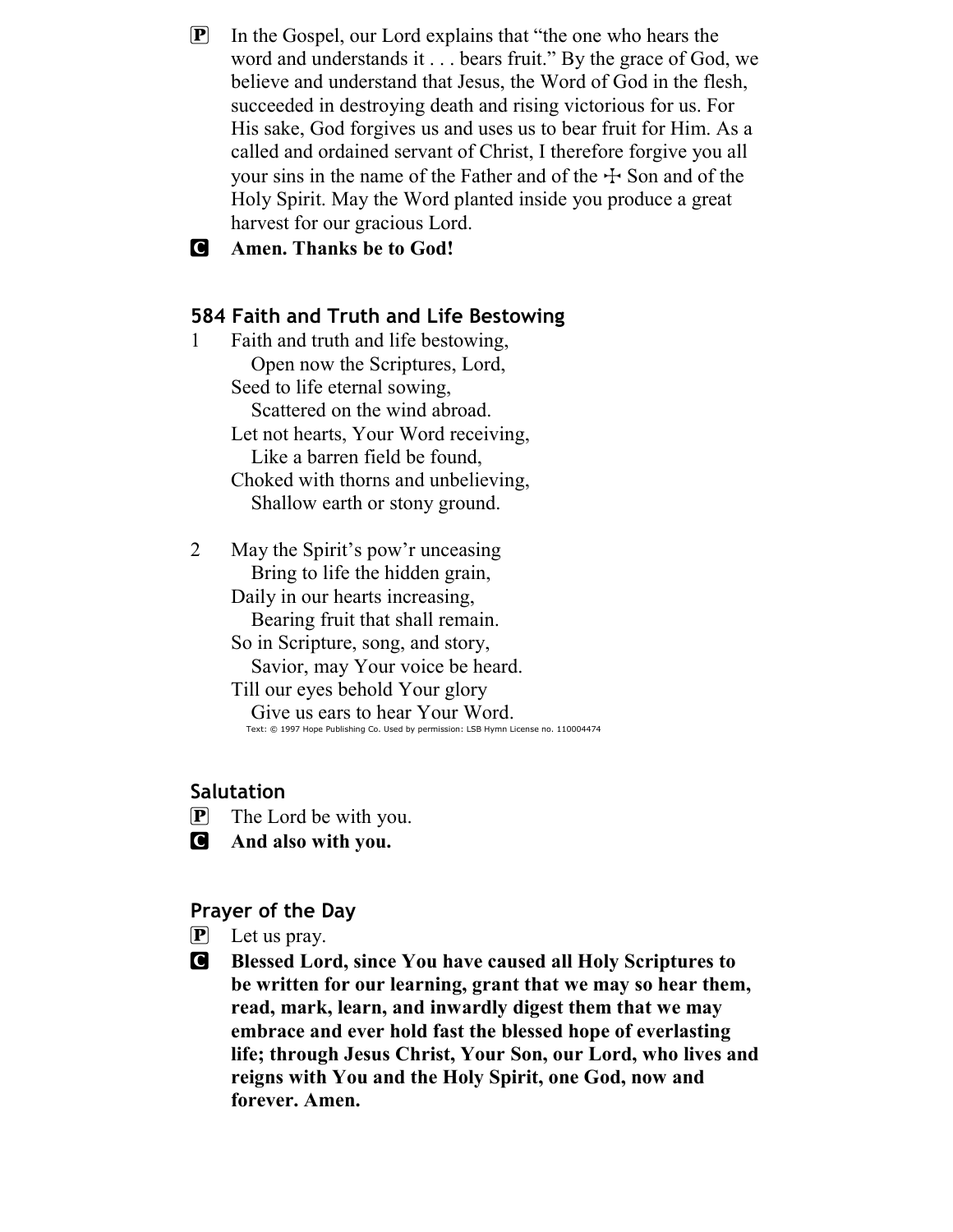# **Old Testament Reading Isaiah 55:10–13**

<sup>10</sup>"For as the rain and the snow come down from heaven and do not return there but water the earth, making it bring forth and sprout, giving seed to the sower and bread to the eater,  $11\frac{g}{11}$ so shall my word be that goes out from my mouth; it shall not return to me empty, but it shall accomplish that which I purpose, and shall succeed in the thing for which I sent it. <sup>12</sup>"For you shall go out in joy and be led forth in peace; the mountains and the hills before you shall break forth into singing, and all the trees of the field shall clap their hands. <sup>13</sup>Instead of the thorn shall come up the cypress; instead of the brier shall come up the myrtle; and it shall make a name for the LORD, an everlasting sign that shall not be cut off."  $\Box$  This is the Word of the Lord.

# **C** Thanks be to God.

**Psalm** Psalm 65; antiphon: v. 5

- **P** Praise is due to You, O God, in Zion, and to You shall vows be performed.
- C O You who hear prayer, to You shall all flesh come.
- $\mathbf{P}$  You visit the earth and water it; You greatly enrich it;
- C the river of God is full of water; You provide their grain, for so You have prepared it.
- $\mathbf{P}$  You water its furrows abundantly, settling its ridges,
- C softening it with showers, and blessing its growth.
- **P** You crown the year with Your bounty;
- C Your wagon tracks overflow with abundance.
- P The pastures of the wilderness overflow,
- C the hills gird themselves with joy,
- $\left[ \mathbf{P} \right]$  the meadows clothe themselves with flocks, the valleys deck themselves with grain,
- C they shout and sing together for joy.

**Epistle** Romans 8:12–17

 $12$ So then, brothers, we are debtors, not to the flesh, to live according to the flesh.  $^{13}$ For if you live according to the flesh you will die, but if by the Spirit you put to death the deeds of the body, you will live. <sup>14</sup>For all who are led by the Spirit of God are sons of God.  $15$ For you did not receive the spirit of slavery to fall back into fear, but you have received the Spirit of adoption as sons, by whom we cry, "Abba! Father!" <sup>16</sup>The Spirit himself bears witness with our spirit that we are children of God,  $^{17}$  and if children, then heirs—heirs of God and fellow heirs with Christ, provided we suffer with him in order that we may also be glorified with him.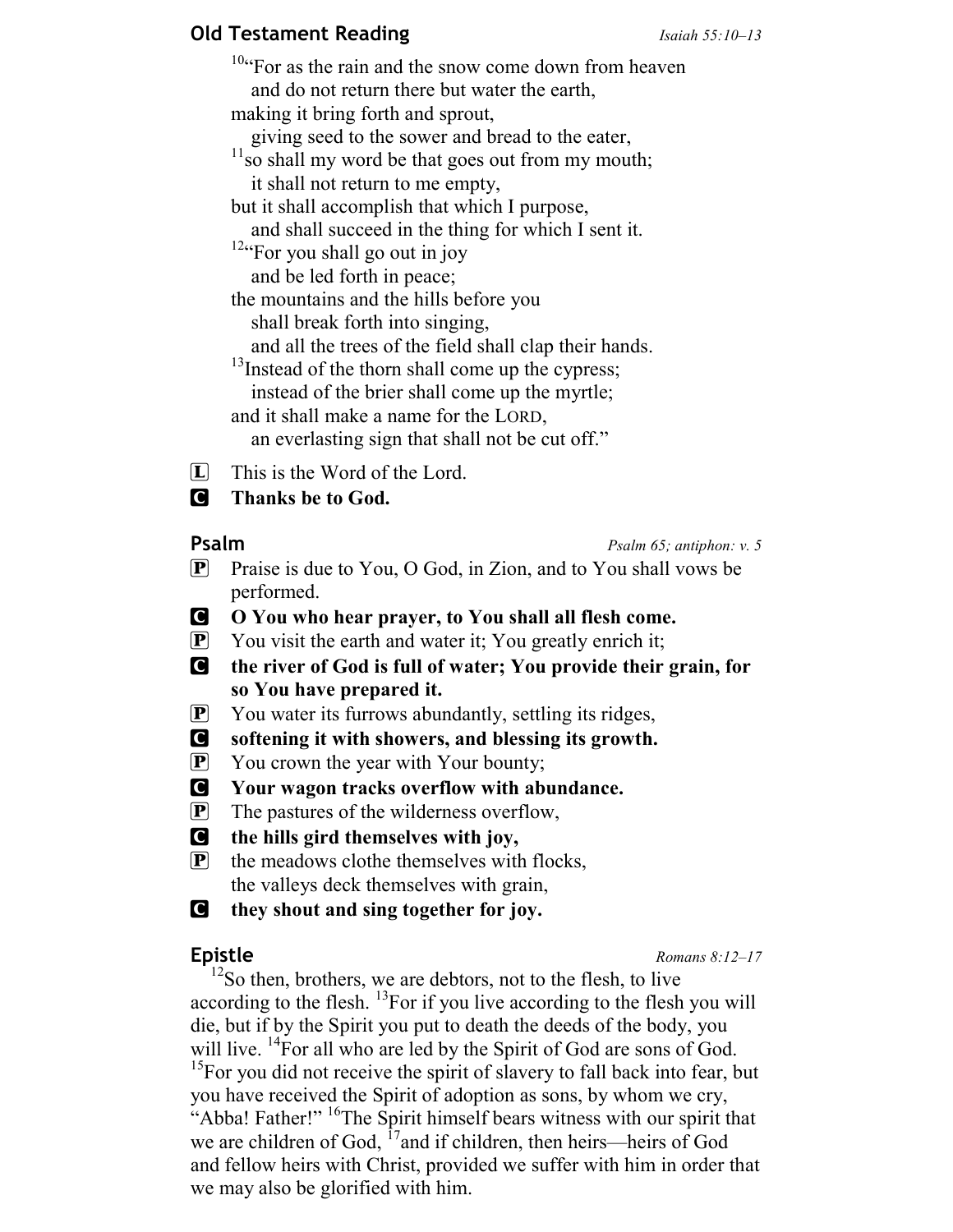**L** This is the Word of the Lord.

### C Thanks be to God.

Holy Gospel Matthew 13:1–9, 18–23

 $\mathbf{P}$  The Holy Gospel according to St. Matthew, the thirteenth chapter.

### **G** Glory to You, O Lord.

<sup>1</sup>That same day Jesus went out of the house and sat beside the sea. <sup>2</sup>And great crowds gathered about him, so that he got into a boat and sat down. And the whole crowd stood on the beach. <sup>3</sup>And he told them many things in parables, saying: "A sower went out to sow. <sup>4</sup>And as he sowed, some seeds fell along the path, and the birds came and devoured them. <sup>5</sup>Other seeds fell on rocky ground, where they did not have much soil, and immediately they sprang up, since they had no depth of soil, <sup>6</sup>but when the sun rose they were scorched. And since they had no root, they withered away. <sup>7</sup>Other seeds fell among thorns, and the thorns grew up and choked them. <sup>8</sup>Other seeds fell on good soil and produced grain, some a hundredfold, some sixty, some thirty.  $^{9}$ He who has ears, let him hear...

<sup>18</sup>"Hear then the parable of the sower: <sup>19</sup>When anyone hears the word of the kingdom and does not understand it, the evil one comes and snatches away what has been sown in his heart. This is what was sown along the path.  $^{20}$ As for what was sown on rocky ground, this is the one who hears the word and immediately receives it with joy,  $2^{1}$ yet he has no root in himself, but endures for a while, and when tribulation or persecution arises on account of the word, immediately he falls away.  $2^{2}$ As for what was sown among thorns, this is the one who hears the word, but the cares of the world and the deceitfulness of riches choke the word, and it proves unfruitful.  $^{23}$ As for what was sown on good soil, this is the one who hears the word and understands it. He indeed bears fruit and yields, in one case a hundredfold, in another sixty, and in another thirty."

- P This is the Gospel of the Lord.
- **C** Praise to You, O Christ.

### 577 Almighty God, Your Word Is Cast

- 1 Almighty God, Your Word is cast Like seed into the ground; Now let the dew of heav'n descend And righteous fruits abound.
- 2 Let not the sly satanic foe This holy seed remove, But give it root in ev'ry heart To bring forth fruits of love.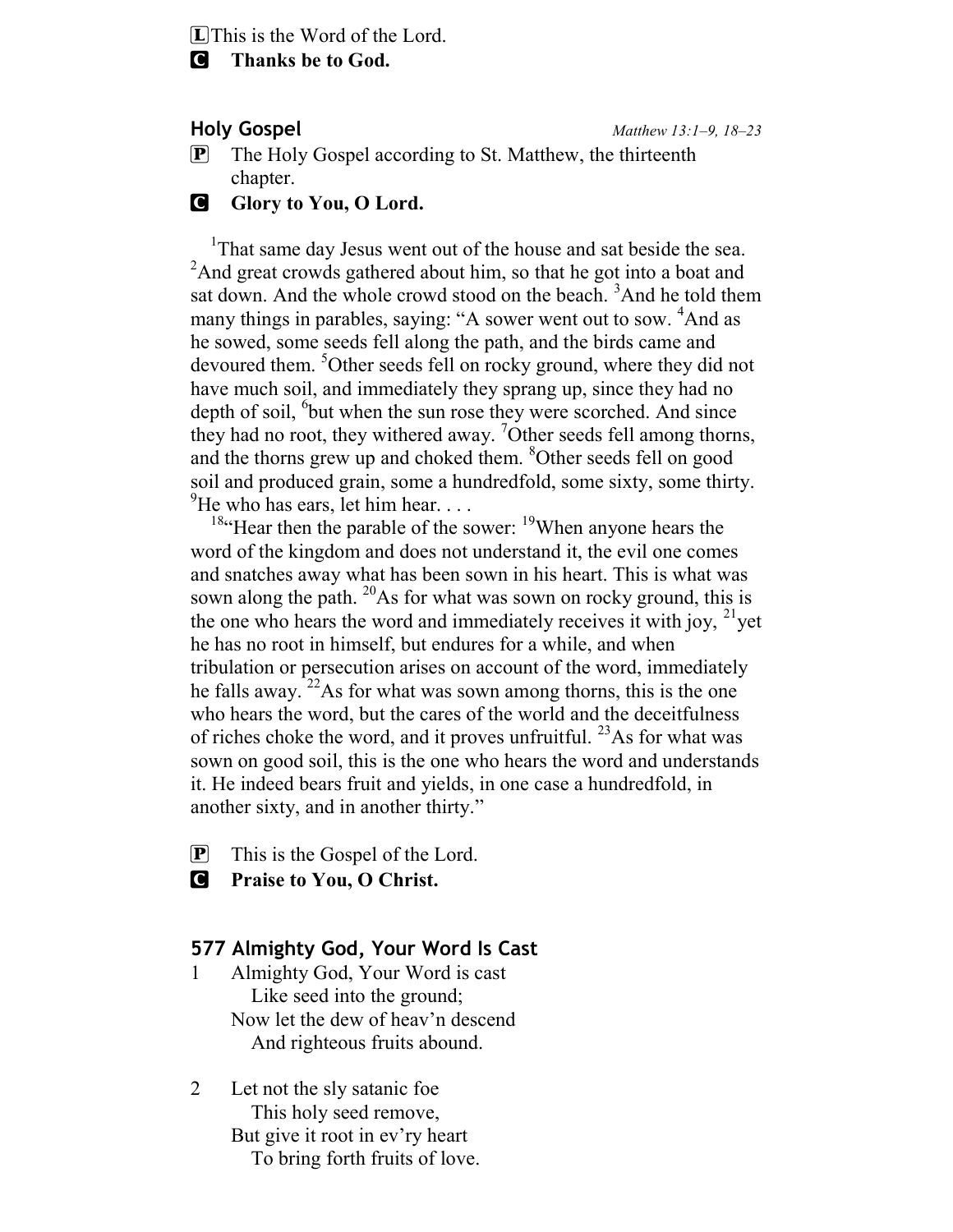3 Let not the world's deceitful cares The rising plant destroy, But let it yield a hundredfold The fruits of peace and joy.

4 So when the precious seed is sown, Life-giving grace bestow That all whose souls the truth receive Its saving pow'r may know. Text: Public domain

#### Sermon

#### Catechism Explanation of the Third Article

C I believe that I cannot by my own reason or strength believe in Jesus Christ, my Lord, or come to Him; but the Holy Spirit has called me by the Gospel, enlightened me with His gifts, sanctified and kept me in the true faith.

In the same way He calls, gathers, enlightens, and sanctifies the whole Christian Church on earth, and keeps it with Jesus Christ in the one true faith.

In this Christian Church He daily and richly forgives all my sins and the sins of all believers.

On the Last Day He will raise me and all the dead, and give eternal life to me and all believers in Christ.

This is most certainly true.

### 545 Word of God, Come Down on Earth

- 1 Word of God, come down on earth, Living rain from heav'n descending; Touch our hearts and bring to birth Faith and hope and love unending. Word almighty, we revere You; Word made flesh, we long to hear You.
- 2 Word eternal, throned on high, Word that brought to life creation, Word that came from heav'n to die, Crucified for our salvation, Saving Word, the world restoring, Speak to us, Your love outpouring.
- 3 Word that caused blind eyes to see, Speak and heal our mortal blindness; Deaf we are: our healer be; Loose our tongues to tell Your kindness. Be our Word in pity spoken, Heal the world, by sin now broken.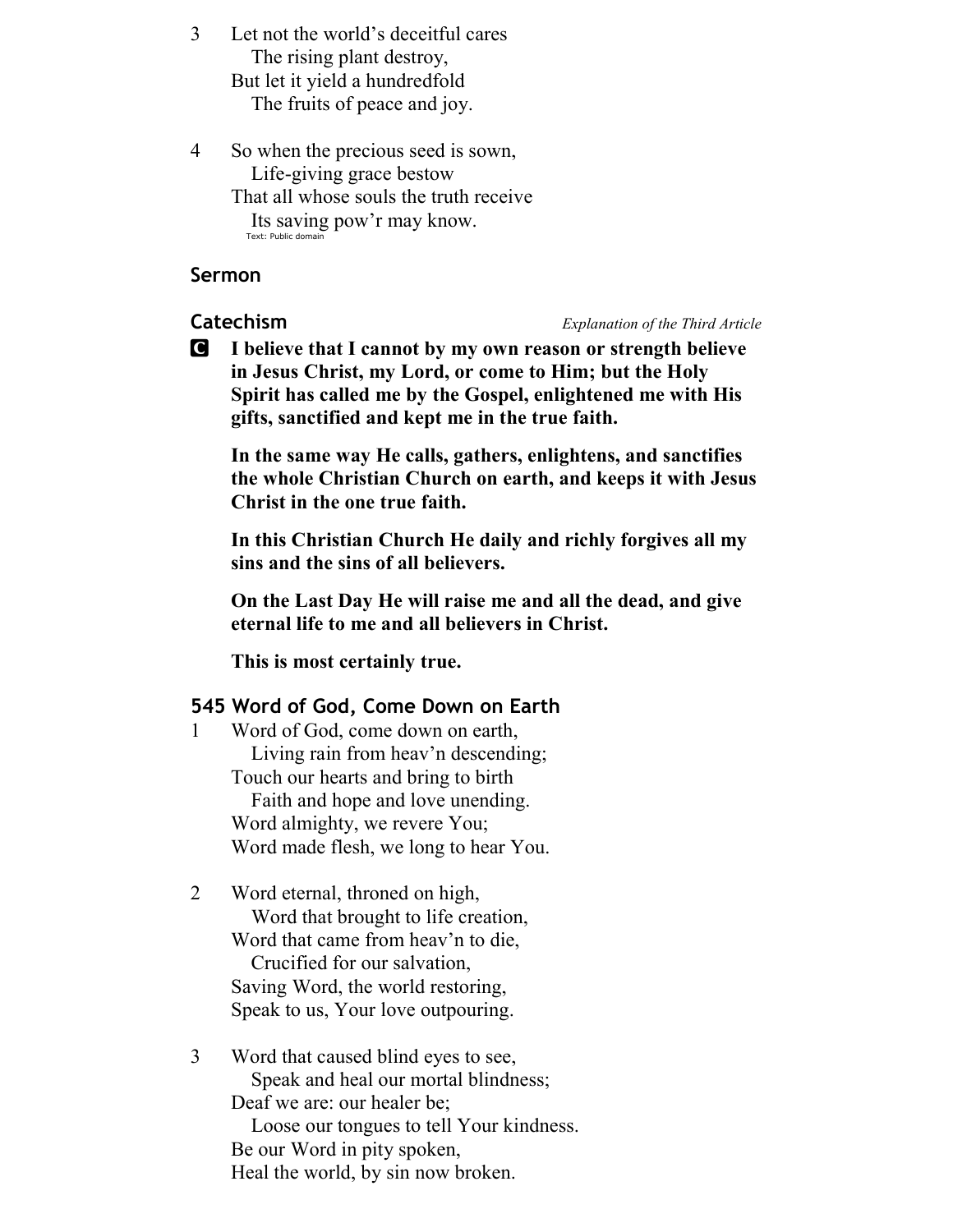4 Word that speaks God's tender love, One with God beyond all telling, Word that sends us from above, God the Spirit, with us dwelling, Word of truth, to all truth lead us; Word of life, with one bread feed us. Text: © 1969 OCP Publications. Used by permission: LSB Hymn License no. 110004474

# Offering Prayer

# Prayer of the Church

 $\mathbf{P}$  We use today's psalm as we pray for the Church around the world and all people in their various circumstance.

# Lord's Prayer

**C** Our Father who art in heaven, hallowed be Thy name, Thy kingdom come, Thy will be done on earth as it is in heaven; give us this day our daily bread; and forgive us our trespasses as we forgive those who trespass against us; and lead us not into temptation, but deliver us from evil. For Thine is the kingdom and the power and the glory forever and ever. Amen.

# Thanksgiving

- $\left[ \mathbf{P} \right]$  Let us pray. We give thanks to You, almighty God, that You have refreshed us through Your life-giving, life-sustaining Word. We pray that even as the rain comes down and does not return without watering the earth, so too Your Word would accomplish its purpose, making us wise unto salvation through Christ our Savior and nurturing in us the new life of the Spirit; through the same Jesus Christ, Your Son, our Lord, who lives and reigns with You and the Holy Spirit, one God, now and forever.
- **C** Amen.

# Benediction

- P The grace of our Lord Jesus Christ and the love of God and the fellowship of the Holy Spirit be with you all.
- **C** Amen.

# Dismissal

- $\mathbf{P}$  Go in peace as you serve the Lord.
- C Thanks be to God!